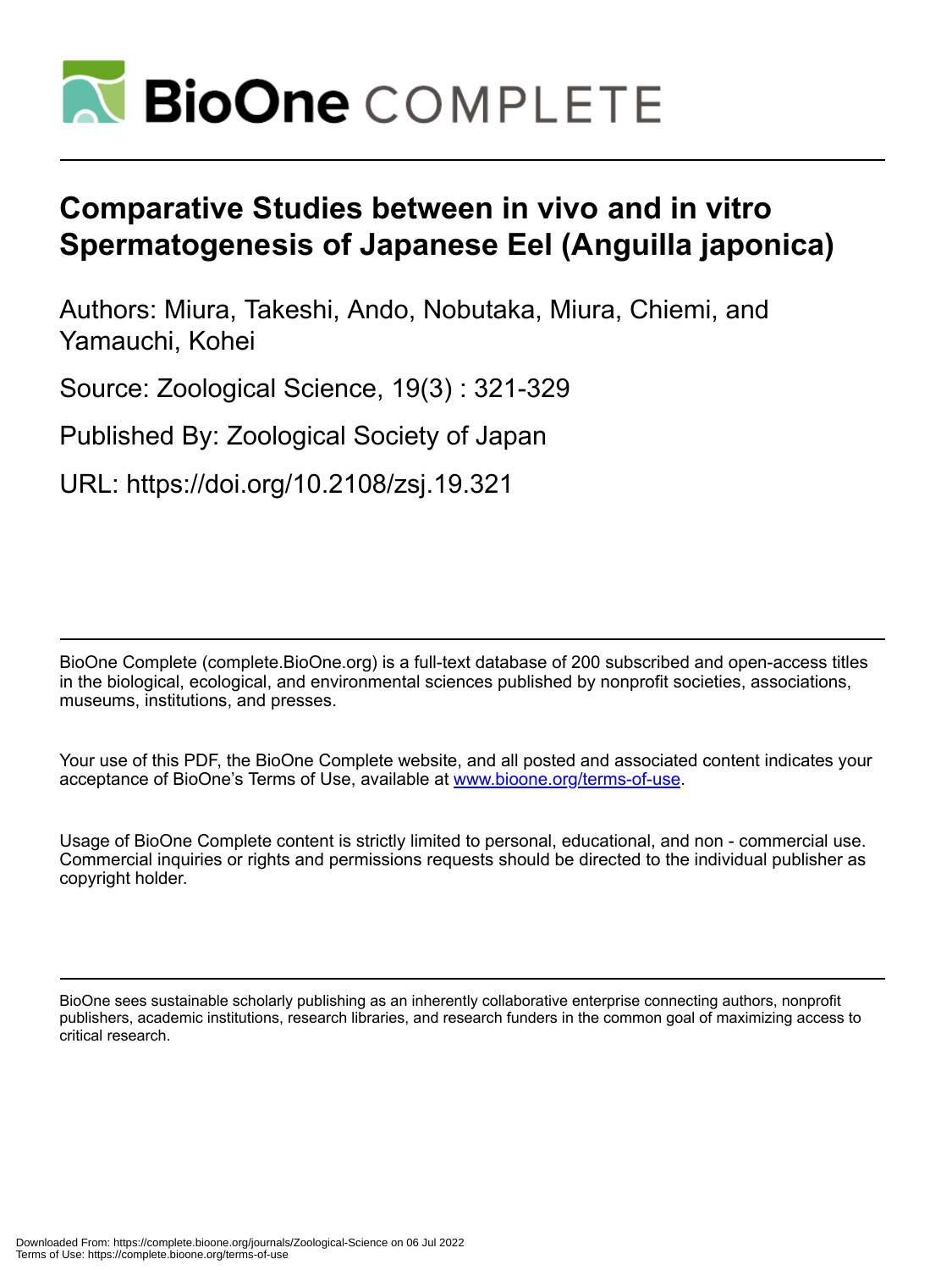# **Comparative Studies between** *in vivo* **and** *in vitro* **Spermatogenesis of Japanese Eel (***Anguilla japonica***)**

Takeshi Miura<sup>1\*</sup>, Nobutaka Ando<sup>2</sup>, Chiemi Miura<sup>2</sup> and Kohei Yamauchi<sup>2</sup>

1 *Marine Bioresources Research Group, Field Science Center for Northern Biosphere, Hokkaido University, Hakodate 041-8611* 2 *Division of Marine Biosciences, Graduate School of Fisheries Science, Hokkaido University, Hakodate 041-8611, Japan*

**ABSTRACT**—In order to check the quality of *in vitro* spermatogenesis of Japanese eel, *in vitro*11-ketotestosterone (11-KT) induced spermatogenesis was compared with *in vivo* spermatogenesis induced by a single injection of human chorionic gonadotropin (hCG) in detail. DNA contents of germ cells from *in vitro* and *in vivo* testicular fragments were compared using flow cytometry. Since the *in vitro* result of flow cytometry showed prominent 1C peak including spermatozoa and spermatids, the reduction of DNA by meiosis was assumed to progress normally, (i.e., haploid spermatozoa were produced in this *in vitro* system). In the testes of *in vitro* culture, however, spermatozoa were not released into lumen. Furthermore, the number of mitotic divisions of the *in vitro* experiment (6 divisions) was fewer than that of *in vivo* (10 divisions). In electron microscopy observations, both of *in vivo* and *in vitro* spermatozoon had a crescent-shaped nucleus with a flagellum, and a single large spherical mitochondrion. However, the elongation of the sperm head was not sufficient and the mitochondrion was not always located at the anterior end as is observed for the spermatozoa obtained from hCG injected eels. Eel spermatogenesis related substance-11 (eSRS11) is homologue of histone H1 which is up-regulated during spermatogenesis. Using this probe, *in vitro* spermatogenesis was also evaluated in molecular levels. In Northern blot analysis, eSRS11 mRNA was detected in both *in vivo* and *in vitro* testes. However, the expression of *in vitro* was much weaker than that of *in vivo*. These differences indicate that the stimulation of 11-KT is not sufficient, and another factors are needed to induce complete spermatogenesis *in vitro*.

**Key word:** spermatogenesis, Japanese eel, testicular organculture, 11-ketotestosterone, histone H1

# **INTRODUCTION**

Even though spermatogenesis is the same in both vertebrates and invertebrates, its control mechanisms are not well understood. Spermatogenesis is a complex process that can be divided into three major phases; spermatogonial proliferation, meiosis, and spermiogenesis. In brief, spermatogonia proliferate by mitosis, and then develop into spermatocytes that undergo meiosis to produce haploid spermatids which differentiate into spermatozoa released into the lumen (Grier, 1981; Loir *et al*., 1995; Pudney, 1995; Miura and Miura, 2001). Many kinds of sequentially acting hormones and unknown factors appear to be involved in the control of the spermatogenetic process (Steinberger, 1971; Hansson *et al*., 1976; Callard *et al*., 1978; Billard *et al*., 1982; Cooke *et al*., 1998).

\* Corresponding author: Tel. +81-138-40-5546; FAX. +81-138-40-5545. E-mail: takeshi@fish.hokudai.ac.jp

Spermatogenesis of fish appears to proceed in a similar fashion. Spermatogonia enter meiosis after a fixed number of mitotic divisions (Courot *et al*., 1970) and develop into the haploid spermatids which differentiate into spermatozoa. It is well established that gonadotropin (GTH) is the primary hormones regulating gametogenesis in vertebrates including fish. However, it appears that GTHs do not act directly but rather work through the gonadal biosynthesis of steroid hormones (Nagahama, 1994). 11-ketotestosterone (11-KT) was first identified as a major androgenic steroid in male sockeye salmon *Oncorhynchus nerka* (Idler *et al*., 1961).

In the Japanese eel *Anguilla japonica*, insufficient gonadotropin in the pituitary is attributed to the immature state of the testis under culture conditions (Nagahama and Yamamoto, 1973). A single injection of human chorionic gonadotropin (hCG) can induce all stages of spermatogenesis in the Japanese eel, and this induction is achieved via gonadotropin stimulation of Leydig cells to produce 11-KT (Miura *et al*., 1991b). In turn, 11-KT induces complete spermatogenesis from premitotic spermatogonia to spermatozoa through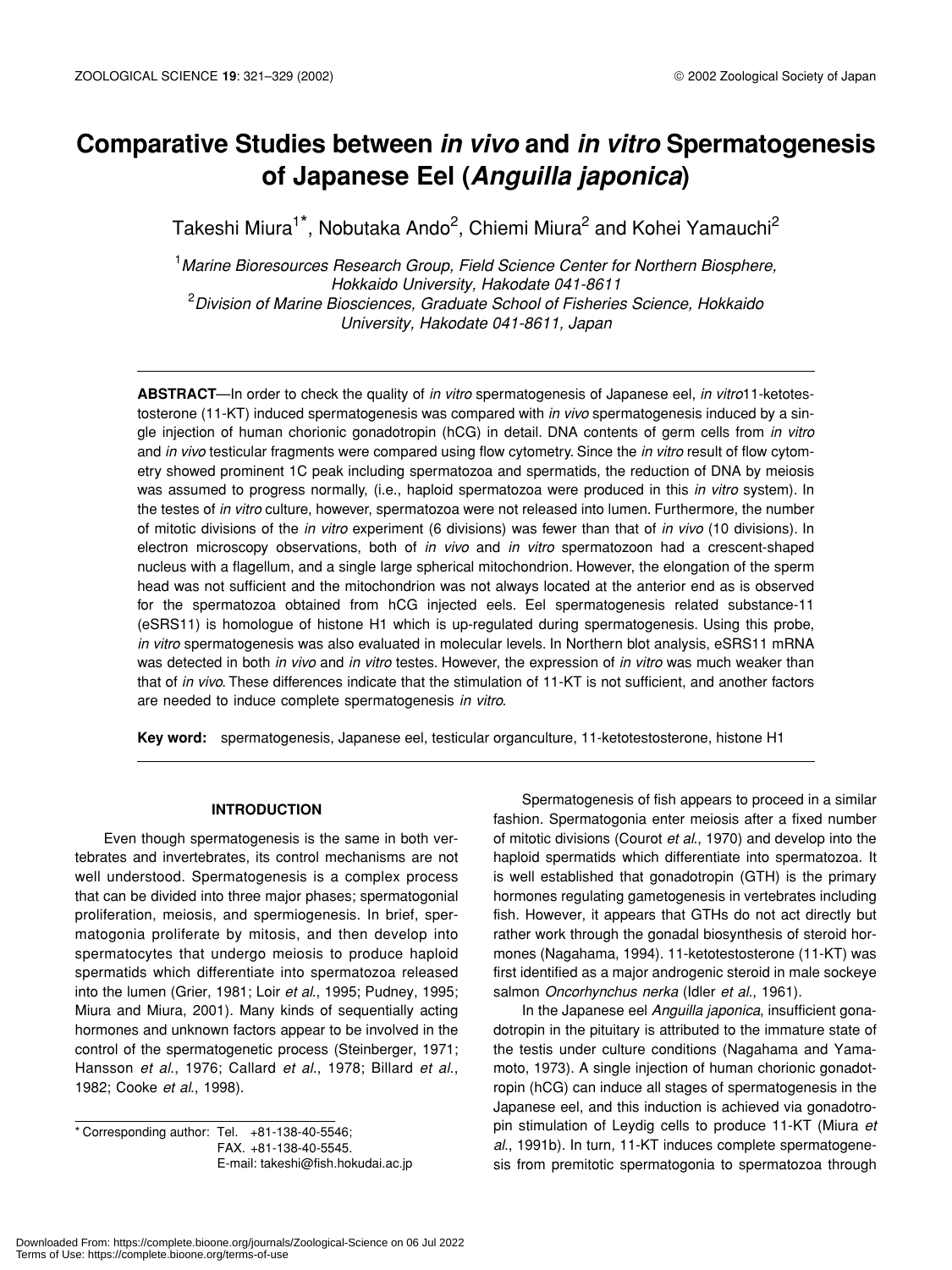the actions of Sertoli cells (Miura *et al*., 1991c). Testicular cells secrete peptide factors, i.e., activin B (Nagahama, 1994; Miura *et al*., 1994), and insulin-like growth factors (IGFs) (Loir *et al*., 1994) to regulate the functions of germ cells. Recent several evidences show that growth factors appear to mediate the autocrine/paracrine interactions between testicular cells (Fostier *et al*., 1994; Giordano *et al*., 1991).

In order to investigate the individual effect of these hormones, an *in vitro* culture system where testicular fragments contain only non-proliferated spermatogonia is necessary. Under culture conditions, male Japanese eel has immature testes containing only premitotic spermatogonia together with inactive testicular somatic cells such as Leydig and Sertoli cells (Miura *et al*., 1991a). A single injection of hCG can induce complete spermatogenesis in the Japanese eel (Miura *et al*., 1991a; 1997). Hormonal induction of spermatogenesis is mediated by gonadotropin stimulation of Leydig cells to produce 11-KT, a major androgen in male eels (Miura *et al*., 1991a). A single injection of hCG (*in vivo*) stimulated spermatogonia proliferation after 3 days, meiosis after 12 days and spermiogenesis after 18 days. In other work, it was already demonstrated that *in vitro*, 10 ng/ml of 11-KT in the presence of 1 ug/ml of bovine insulin (blns) is optimal for the induction of all stages of spermatogenesis in the Japanese eel after a 36 day culture period (Miura *et al*., 1991c). Nine days after the start of the *in vitro* culture with 11-KT, spermatogonia began mitotic division, producing late type B spermatogonia. Zygotene spermatocytes of the meiotic prophase occurred in testes cultured for 18 days. After 21 days, spermatids and spermatozoa were observed for the first time. These spermatids had small, round, and heterogeneous nuclei. Each spermatozoon possessed a crescent-shaped nucleus. On the caudal end of the base of the nucleus, a flagellum with a 9+0 axonemal structure was attached. After 36 days, all stages of germ cells were present (Miura *et al*., 1991c). To our knowledge, the Japanese eel is the only animal for which complete spermatogenesis has been induced by hormonal treatments *in vitro* using an organ culture system and a germ-somatic coculture system (Miura *et al*., 1991b; 1991c; 1996).

It was reported that the testes cultivated in an organ culture system had several differences in comparison with the testes of eels injected with hCG. The period (24 days) required for the progression of premitotic spermatogonia to spermatozoa in eel testes cultured *in vitro* is longer than that of *in vivo* (18 days). This difference appears to be due to the difference in the period required for the initiation of spermatogonial proliferation (3 versus 9 days) (Miura *et al*., 1991c). Furthermore, the lobular structures of the cultured testes were not clear, and the elongation of the nuclei of the sperm was not sufficient (Miura *et al.*, 1991b; 1991c). In order to understand these differences, it is imperative to compare the spermatogenesis of Japanese eel induced by hCG injection with that induced by 11-KT *in vitro.* In this study, therefore, we compared the eel spermatogenesis between *in vivo* and *in vitro* in detail.

# **MATERIALS AND METHODS**

#### **Animals**

Male cultivated eels were purchased from a commercial supplier, and they were kept in circulating fresh-water tanks with a capacity of 500 liters at 23°C. To some eels, a single injection of human chorionic gonadotropin (hCG) dissolved in saline (150 mM NaCl) was administered intramuscularly at a dose of 5 IU per gram body weight. They were sacrificed on the 18th day after hCG injection and one part of the testes was collected for the extraction of RNA and another part for flow cytometry or morphological studies.

#### **Testicular organ culture techniques**

Testicular organ culture was carried out as described in Miura *et al*. (1991 b; 1991c) with minor modifications. Freshly removed eel testes were cut into  $1 \times 1 \times 0.5$  mm pieces, and then placed on floats of elder pith covered with a nitrocellulose membrane. They were then cultured in glass shale dishes 9 cm in diameter, containing 20 ml of the basal culture medium with or without 10 ng/ml of 11-KT for 24 days at 20°C in humidified air. The basal culture medium consisted of Leibovitz L-15 supplemented with 1.7 mM proline, 0.1 mM aspartic acid, 0.1 mM glutamic acid, 0.5% bovine serum albumin (BSA) fraction V, bovine insulin (bIns) at 1 mg/l, and 10 mM Hepes, adjusted to pH 7.4.

#### **Morphological studies**

For the light and electron microscopy, testes from eels after 18 days of the single hCG injection, and testicular fragments after 24 days of *in vitro* culture were fixed in 1% paraformaldehyde and 1% glutaraldehyde in 0.1% cacodylate buffer at pH 7.4 overnight, then transferred to 10% sucrose in the same buffer for a minimum of 20 min. These samples were then postfixed in 1% osmium tetroxide in 0.1 M cacodylate buffer for 1 hour and embedded in epoxy resin according to standard procedures.

One micrometer sections were stained with toluidine blue for light microscopic examination. Ultrathin sections were stained with uranyl acetate and lead citrate for electron microscopic examination.

Testes from eels after 18 days of the single hCG injection, and cultured testicular fragments of eel were also fixed in Bouin's solution. They were then dehydrated by ethanol and lemosol, and embedded in paraffin according to standard procedures. Five micrometer sections were cut and stained with Masson's trichrome using hematoxyline, ponceau xylidyne, and aniline blue (Masson, 1929) for light microscopy. Spermatocytes in the testes of the *in vitro* experiment in 30 cysts were recognized and counted according to the classification of stages of germ cells reported by Miura *et al*. (1991a).

#### **Flow cytometry**

Samples were prepared according to Miura *et al*. (1996) and Block *et al*. (1987) with minor modifications. hCG injected fish and cultured testes were minced with scissors and dissociated into single cells by incubation for 2 hr in 10 ml eel physiological saline solution (Miura *et al*.,1991a ) containing 0.2% collagenase (236 U/mg), 0.6 units dispase and 0.002% DNase I. The cell suspension was successively filtered through three meshes of decreasing pore size (76, 42 and 25  $\mu$ m) and centrifuged at 900  $\times$ g for 10 min in 13.8% Nycodenz (Nycomed, Oslo, Norway) to remove erythrocytes. Cells remaining in the supernatant (1 $\times$ 10<sup>6</sup>/ml) were plated in plastic culture dishes and cultured at 20°C in humidified air. After overnight culture, fibroblasts and interstitial cells adhered firmly to the bottom of the dish, whereas germ cells and Sertoli cells did not. Culture medium including the cell culture was separated into 1 ml aliquots in 15 ml test tubes, and centrifuged at 900  $\times$ g for 10 min. Supernatant was decanted and the pellet was resuspended in phosphate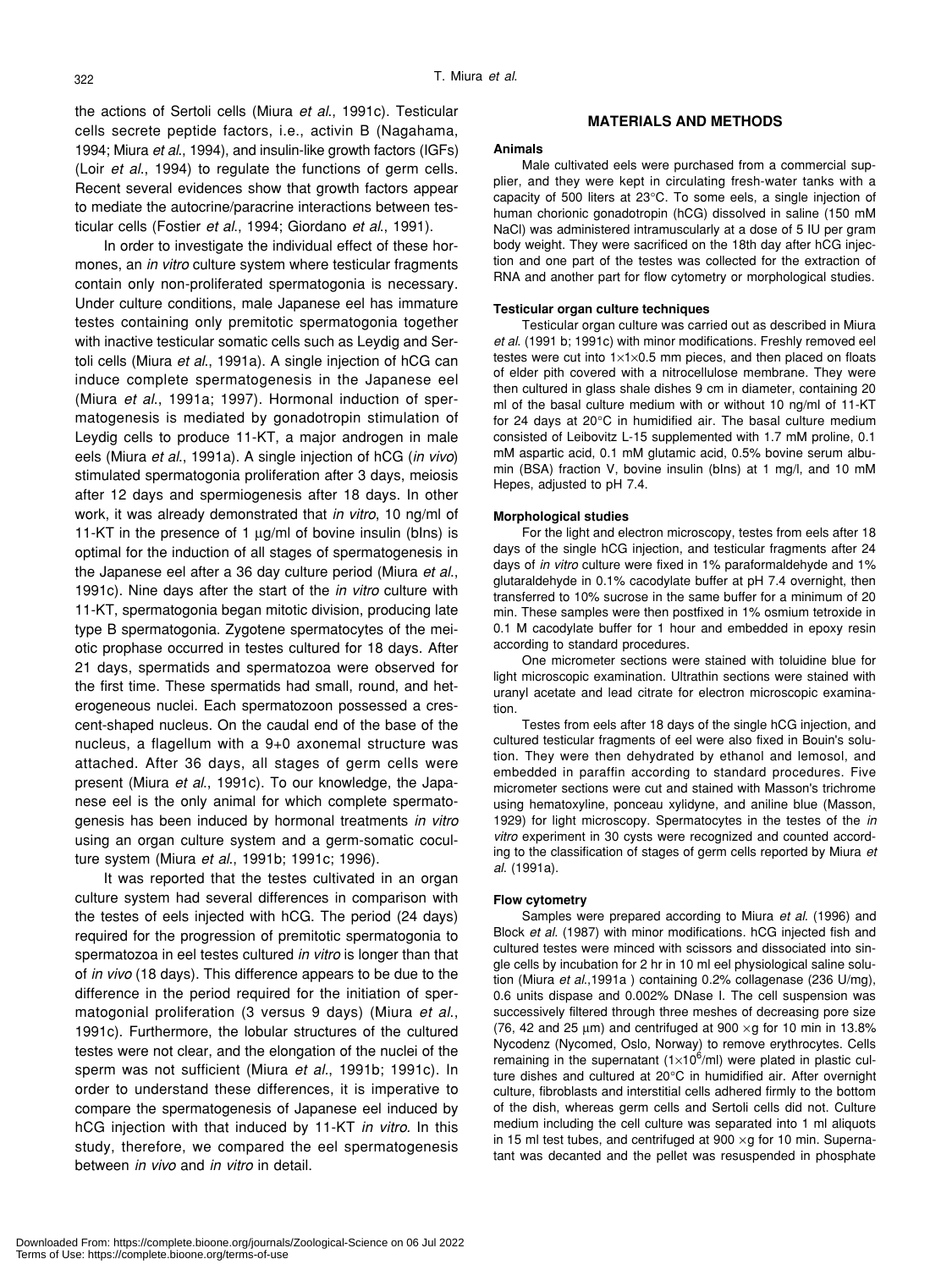buffered saline (PBS) at 4°C for washing. Cells were washed twice, centrifuged and decanted. Cells were fixed in 10 ml cold 70% ethanol (stored at –20°C) with gentle vortexing. The cell suspension was kept overnight in a refrigerator (at 4°C). Cells were washed twice with PBS, centrifuged and decanted. The pellet was resuspended with 1 ml PBS including 0.25 mg RNase and the suspension was transferred to 1.5 ml test tube, and then incubated at 37°C for 1 hr. Propidium iodide (PI) solution was added to the samples as to adjust 50  $\mu$ g of the final concentration of PI and stained at 4 $\rm ^{\circ}C$ in the dark for a minimum of 30 min. Prior to flow-cytometric analysis, the cell suspension was filtered through 40 µm mesh to remove debris and cell clumps.

Prepared samples were analyzed by excitation with an argon ion laser set at 488 nm wave length in a EPICS ELITE flow cytometer (Colter, USA). DNA fluorescence emitted by each nucleus after excitation was detected through a multichannel analyzer and quantified.

#### **Cloning of marker cDNA for eel spermatogenesis**

The differential mRNA display technique was carried out as described in Miura *et al*. (1999). In this study, we isolated the fingerprint products detected only the testes at 15 and 18-day after hCG injection. Reamplified cDNA fragments were ligated into the pCR™II vector using the TA cloning kit (In vitrogen, San Diego, CA, USA) and used as a probe for northern blot analysis to detect differentially expressed genes. Full-length cDNA clones for differentially expressed genes were isolated by screening a cDNA library constructed from eel testes 18 days after hCG injection. Total RNA taken from the testes on day 18 was reverse transcribed to cDNA by Superscript Reverse Transcriptase II (Gibco BRL, Gaithersburg, MD, USA). The cDNA was size-fractionated on Sepharose CL4B column with a lower cut off value of 500 bp and inserted into λzap II arms following the addition of *Eco*R I adapters (Amersham International Plc., UK).

About  $10^4$  plaques were blotted onto two nylon membranes (Hybond-N+, Amersham) and hybridized with  $1\times10^7$  c.p.m. of [ $\alpha$ -32P] dCTP-labeled cDNA probes (Random Primer Plus Extension kit, NEN Research Products Inc., USA) for 18 hr at 65°C in hybridization solution containing 6×SSC (1×SSC: 150 mM NaCl, 15 mM sodium citrate, pH 7.0), 0.2% Ficoll, 0.2% polyvinilpyrrolidone (PVP), 0.1% sodium dodecyl sulfate (SDS), and 100 mg/ml denatured, fragmented salmon sperm DNA. The membranes were washed twice with 1% 1×SSC/1% (W/V) SDS at 65°C for 1hr.

Positive clones were plaque-purified and the longest insert of positive clones was selected and ligated into pBluescriptII KS (+/-). Sequence determination was performed on an ABI PRISM TM 310 Genetic Analyzer using the DNA Sequencing Kit (Applied Biosystems, USA). Sequence analysis and comparison were carried out using the DNASIS software (Hitachi, Japan). Similarity search of the predicted amino acid sequence of the obtained cDNA was carried out using the Swiss Protein Sequence Data Bank.

#### **Northern blot Analysis**

Five micrograms of total RNA isolated from the testes of eel at 0, 1, 3, 6, 9, 12, 15 and 18 days after hCG injection and 24 days after *in vitro* culture with or without 11-KT was electrophoresed on a 1% (W/V) agarose gel containing formaldehyde, then transferred onto a nylon membrane (Hybond-N<sup>+</sup>, Amersham). The membrane was washed briefly, then baked at 80°C for 2 hr. The cDNA fragments were labeled by Random Primer Plus Extension Kit (NEN) with  $\lbrack \alpha ^{-32}P \rbrack$  dCTP to serve as probes. The membranes containing total RNA were pre-hybridized at 65°C for 1 hours in 6×SSC containing 0.2% BSA, 0.2% Ficoll, 0.2% PVP and 0.5% SDS, denatured salmon sperm DNA (100 mg/ml). Membranes were then hybridized with  $1\times10^6$  c.p.m. of the radio-labeled probe in the hybridization solution at 65°C for 18 hr and washed with 1×SSC/ 0.01% SDS solution at 65°C for 2 hr. The membrane was exposed to an imaging plate for 24 hr and analyzed by a BAS 2000 Bio-Image Analyzer (Fujifilm, Japan).

# *In situ* **hybridization**

Testes from eel after 18 days of hCG injection and from 24 days after *in vitro* culture fixed in 4% parafolmaldehyde in 0.1 M phosphate buffer (pH 7.2) at 4°C overnight. Tissue samples were dehydrated through a graded ethanol series, embedded in paraffin, and serial sections of 5 µm were mounted on glass slides. Approximately 200 bps cDNA of eSRS11 was subcloned into pBluescript II KS– . Sense and anti-sense RNA probes were transcribed *in vitro* using digoxigenin (DIG)-labeled UTP (Boehringer Mannheim, Germany) and T3 or T7 RNA polymerase (Gibco BRL, USA). *In situ* hybridization was performed as described by Miura *et al*. (1999).

## **RESULTS**

#### **Morphological studies**

Testes collected from eels 18 days after hCG injection *in vivo*, testes cultivated with 11-KT for 24 days *in vitro,* were compared, using light (Fig. 1) and electron microscopy (Fig. 2). In both testes of *in vivo* and *in vitro*, all stages of spermatogenesis, i.e., from spermatogonia to spermatozoa, were observed. Whereas, in the testes of the *in vitro* culture,



**Fig. 1.** Light micrographs of the testis of 18 days after human chorionic gonadotropin (hCG) injection (A) and 24 days after *in vitro* culture with 11-ketotestosterone (B). Arrowheads indicate spermatozoa. Bar, 50 µm.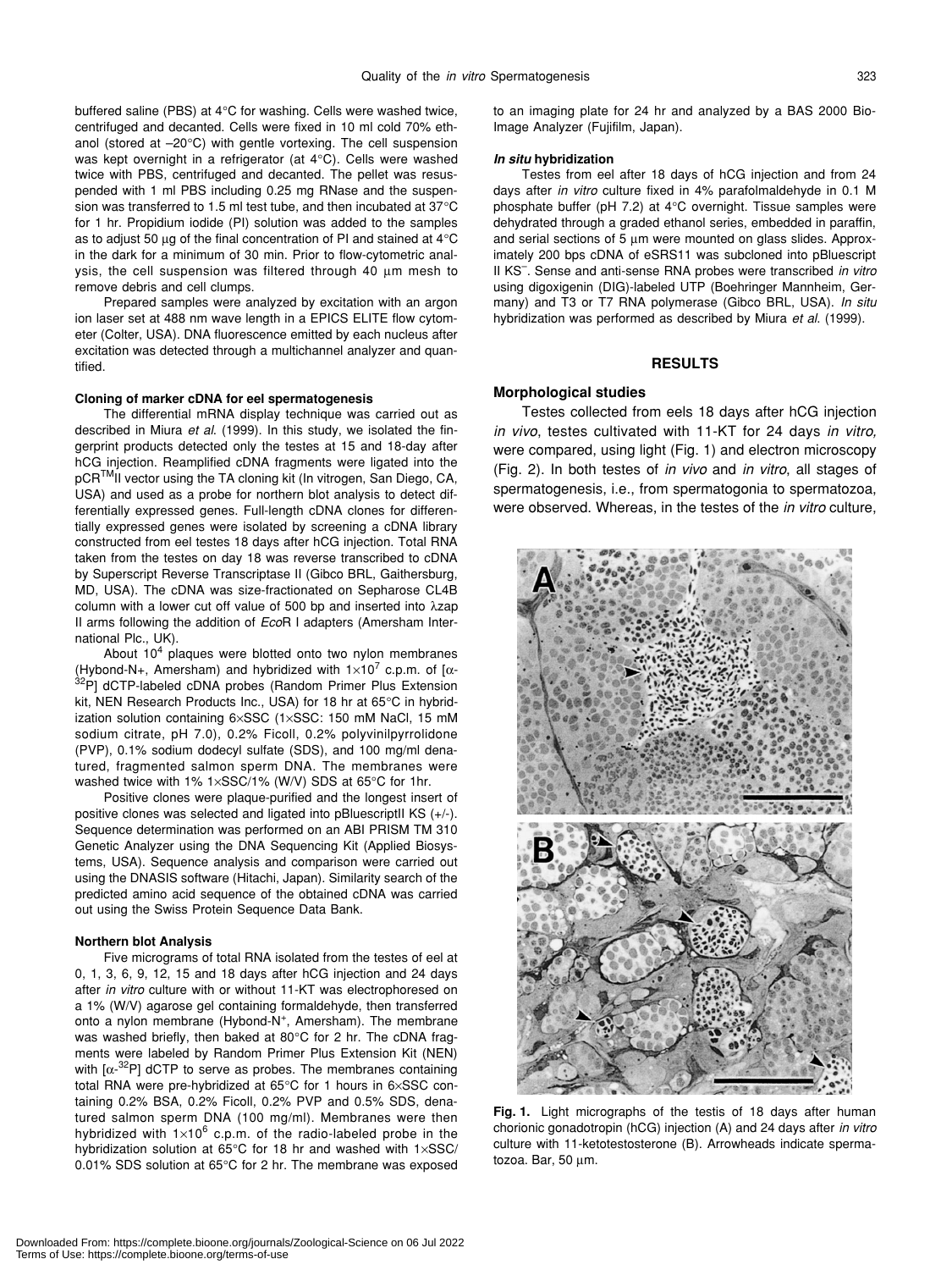**Fig. 2.** Electron micrographs of spermatozoa showing a mitochondrion and 9 + 0 flagellum (insert). (A) 18-day after hCG injection and (B) 24-day after *in vitro* culture with 11-ketotestosterone. Bar, 1 µm  $(inset, 0.1 \mu m)$ 

lumen, characteristic structures of lobular type, was not observed, and the cysts including spermatozoa were observed. Furthermore, the number of spermatogonia in the testes of *in vitro* was smaller than that of *in vivo*. Electron microscopy observations revealed that both of *in vivo* and *in vitro* spermatozoon had crescent-shaped nuclei, one large mitochondrion and flagella with 9+0 axonemal structure. In *in vitro* spermatozoa, however, the elongation of the sperm head was not sufficient and the mitochondrion was not always located at the anterior end as is observed for the spermatozoa obtained from hCG injected eels.

# **Flow cytometry**

The flow-cytometric histogram representing DNA contents of testes obtained *in vivo* is shown in Fig. 3A. The flow cytometry showed prominent 1C peak including spermatozoa and spermatids, 2 C peak including spermatogonia and somatic cells at the G1 phase and secondary spermatocytes, and 4 C peak including primary spermatocytes and somatic cells at the G 2 and M phases. DNA content analysis revealed that complete stages of germ cells in spermatogenesis were observed.

The histogram of the *in vitro* samples showed the same three distinct peak patterns compared with the hCG injection histogram (Fig. 3B). This result showed that the DNA reduction of the *in vitro* system progressed normally. i.e., haploid spermatozoa were produced.

# **The number of mitotic divisions**

The spermatocytes in one cyst of the testes cultured *in vitro* for 24 days with 11-KT were found to be concentrated at 2<sup>6</sup> cells though a few cyst had 2<sup>7</sup> or 2<sup>8</sup> (Fig. 4). The number of mitotic divisions of the *in vitro* experiment (6 divisions) was smaller than that of *in vivo* (10 divisions).

# **Characterization of differentially expressed mRNA**

In order to characterize the *in vitro* spermatogenesis not only at the morphological level, but also at the molecular level, the cloning of the marker gene with changing expression during spermatogenesis *in vivo*, was attempted. To detect such DNA clones, the differential mRNA display technique was carried out using total RNA extract from testes



**Fig. 3.** Flow-cytometric histograms of testes of (A) 18-day after hCG injection and (B) 24-day after *in vitro* culture with 11-ketotestosterone. c; Peaks of haploid cells. 2c; Peaks of diploid cells. 4c; Peaks of tetraploid cells.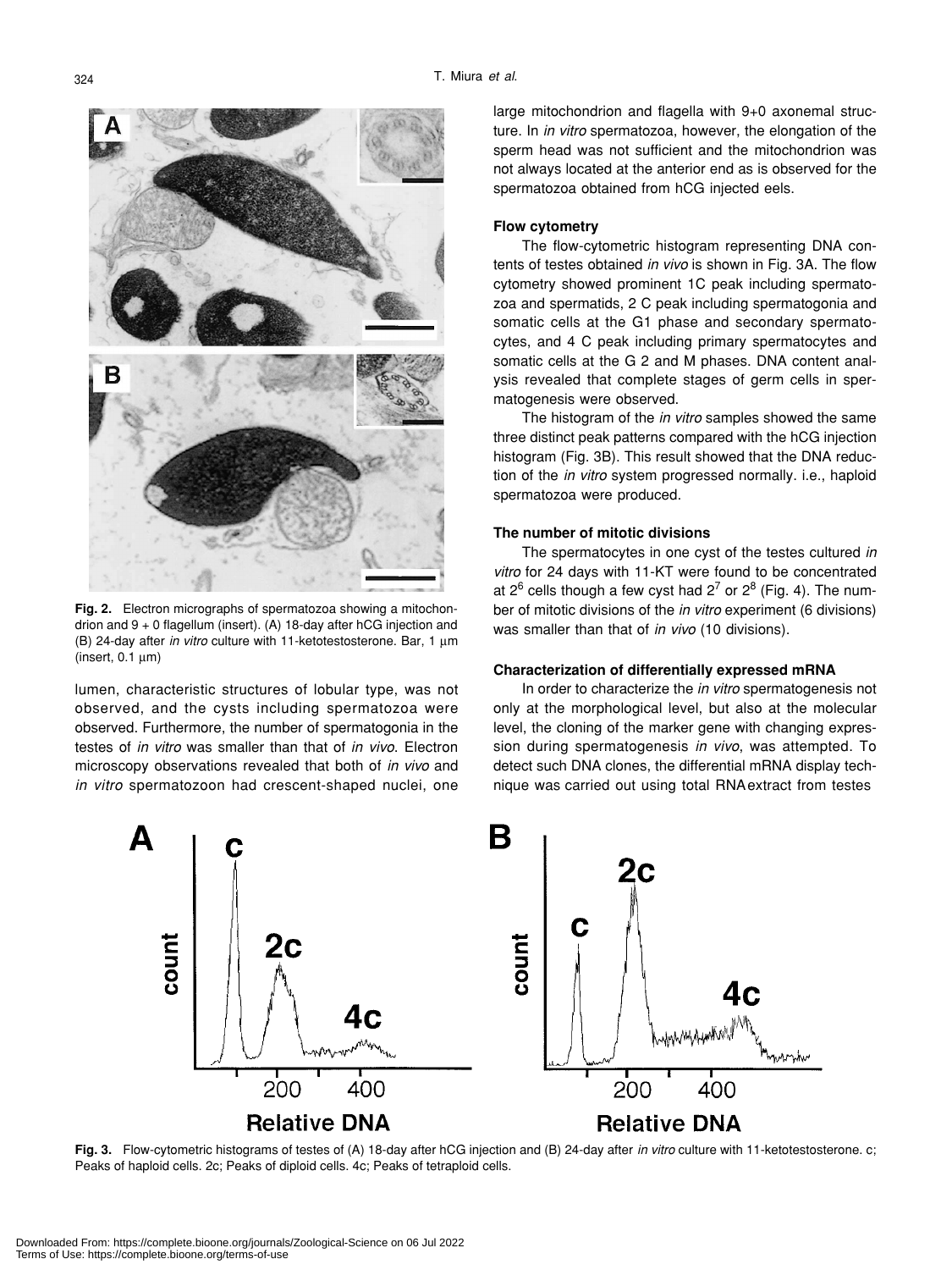

Number of spermatocytes

**Fig. 4.** The number of cysts containing spermatocytes in each 30 cysts of *in vitro* testes cultivated for 24 days with 11-ketotestosterone.

0, 1, 3, 6, 12, 15 and 18 days after hCG injection, and many fingerprint products with changing expression during spermatogenesis were obtained.

After reamplification and cloning, northern blot analysis was performed to evaluate sequential changes during spermatogenesis. As a result, the differentially expressed clone termed eel spermatogenesis relating substance-11 (eSRS11) fragment was obtained. The eSRS11 mRNA was not detected in the testes of untreated eels or in testes collected from eels 1 day to 3 days after hCG injection, while a transcript of approximately 0.5 kb was detected in the testes collected from eels 6–18 days after hCG injection (Fig. 5). The signal was weak on day 6, became gradually stronger, and



reached a maximum on days 12–18, showing an up-regulated expression by hCG injection.

As control, the same blots were probed with labeled elongation factor-1 (EF-1) cDNA. The level of EF-1 tran-

| $e$ SRS $11$  | 1   | MARKKAAARP               | MKTCCSTTNV                     | <b>AALIVEAVSG</b>       | 30  |
|---------------|-----|--------------------------|--------------------------------|-------------------------|-----|
| human-H1      | 22  | K.A. GGT.                | $R.A--.GPP.$                   | $SE$ T $K$ $AA$         | 49  |
| mouse-H1      | 22  | KR.G.KPGMA               | TARKPRGFS.                     | SK., P., L.M            | 51  |
| chicken-H1    | 21  | KKPGGA                   | KPRKPAGPS.                     | TE. .TK. A              | 50  |
| r-trout-H1    | 15  | $APK$ $K$ .              | $K. -- AGPS.$                  | $GE \ldots K \ldots A$  | 41  |
| b-trout-H1    | 15  | $APK$ $K$ .              | $K$ .---. $GPA$ .              | $GE$ . A $GK$ . . AA    | 41  |
|               |     |                          |                                |                         |     |
| eSRS11        | 31  |                          | SKEKSGVSMA ALQKALTAGG          | YDVAHNVSRV              | 60  |
| human-H1      | 50  | $\ldots$ R $\ldots$ L.   | K. K. A. A.                    | $\ldots$ EK.N.I         | 79  |
| mouse-H1      | 52  | .0.RA.M.L.               | ,KA.A.                         | $\ldots$ EK.N.I         | 81  |
| chicken-H1    | 51  | $\ldots$ RK.L.L.         | $\ldots$ K $\ldots$ A $\ldots$ | $\ldots$ EK.N.I         | 80  |
| r-trout-H1    | 42  | $\ldots$ R $\ldots$ L.   | $,K.S.A.$ .                    | $\ldots$ EK.N. $\ldots$ | 71  |
| b-trout-H1    | 42  | $\ldots$ R $\ldots$ L.   | $,K.S.A.$ .                    | $\ldots$ EK.N. $\ldots$ | 71  |
|               |     |                          |                                |                         |     |
| $e$ SRS $11$  | 61  | KOAVKSLVSN               | <b>GTLLOSKGPG</b>              | AV-CFILNAG              | 89  |
| human-H1      | 80  | $.LGL$ $S$               | $\ldots$ V $T \ldots T$ .      | .SGS.KKK                | 109 |
| mouse-H1      | 82  | .L.L.RNK                 | .V.V.T. .T.                    | .SGS.K.SKK              | 111 |
| chicken-Hl    | 81  | $.LGL$ $K$               | $\ldots$ v. T. . T.            | $.SGS.K.$ . $KK$        | 110 |
| $r$ -trout-Hl | 72  | $\ldots$ . $\ldots$ . TK | $\ldots$ V. T. $\ldots$ T.     | $.SGS.K.$ . $KK$        | 101 |
| b-trout-H1    | 72  | $\ldots$ . $\ldots$ . TK | $\ldots$ VETT.                 | .SGS.KKK                | 101 |
|               |     |                          |                                |                         |     |
|               |     |                          |                                |                         |     |
| essRS11       | 90  | AGSPSPKKTK KTTPRKAKRS    |                                | <b>SSOSPSKTRA</b>       | 119 |
| human-H1      | 110 | KKAGGT.PK.               | PVGAA.KPKK                     | AASGEA.PKV              | 139 |
| mouse-H1      | 112 | KK.A.A.AK.               | LGLS. ASRSP                    | AASGND.GKG              | 141 |
| chicken-H1    | 111 | KKPAAKP.KP               | AAKKPA.AAK                     | PGETKA.ATK              | 140 |
| r-trout-Hl    | 102 | .AA.KAVA                 | AKK.AAK-                       | <b>AVEAKKPAKK</b>       | 130 |
| b-trout-Hl    | 102 | .AA.KAVA                 | AKK.AAKP                       | <b>AVEAKKPAKK</b>       | 131 |
|               |     |                          |                                |                         |     |
| $e$ SRS $11$  | 120 | PRKATRSPRK               | AKSARPKKAK                     | TARRKK                  | 145 |
| human-H1      | 142 | <b>AAGGATPKKS</b>        | KTPK.AK.                       | P.AATV                  | 165 |
| mouse-H1      | 142 | KSSK.KVVK.               | P.AT.T.GSG                     | SR.KT.                  | 167 |
| chicken-H1    | 141 | KP.KAAAVK.               | SPKKAK.P.A                     | A.TK.A                  | 166 |
| r-trout-H1    | 131 | .K. VAAKKAV              | AKKS                           | KPATP.                  | 156 |
| b-trout-H1    | 132 | KKV.AKKAVA               | KSPK.AK.                       | P.TP.                   | 157 |

**Fig. 6.** Amino acid sequence comparison of eSRS11 with histone H1 of human, mouse, chicken, rainbow trout (r-trout) and brown trout (b-trout). Dots indicate conserved positions throughout sequences. Hyphens indicate gaps.



**Fig. 5.** eSRS11 mRNA expression in developing testes. Northern blot analysis was performed using total RNA extracted from testes 0, 1, 3, 6, 9, 12, 15 and 18 days after hCG treatment. Lower panel represent elongation factor-1 (EF-1) control.

**Fig. 7.** Differences of eSRS11 mRNA expression between *in vivo* and *in vitro*. Northern blot analysis was performed using total RNA extracted from testes 0 (I) and 18 (H) days after hCG treatment and from testes fragments cultivated *in vitro* for 24 days without (C) or with (KT) 11-ketotestosterone. Lower panel represents elongation factor-1 (EF-1) control.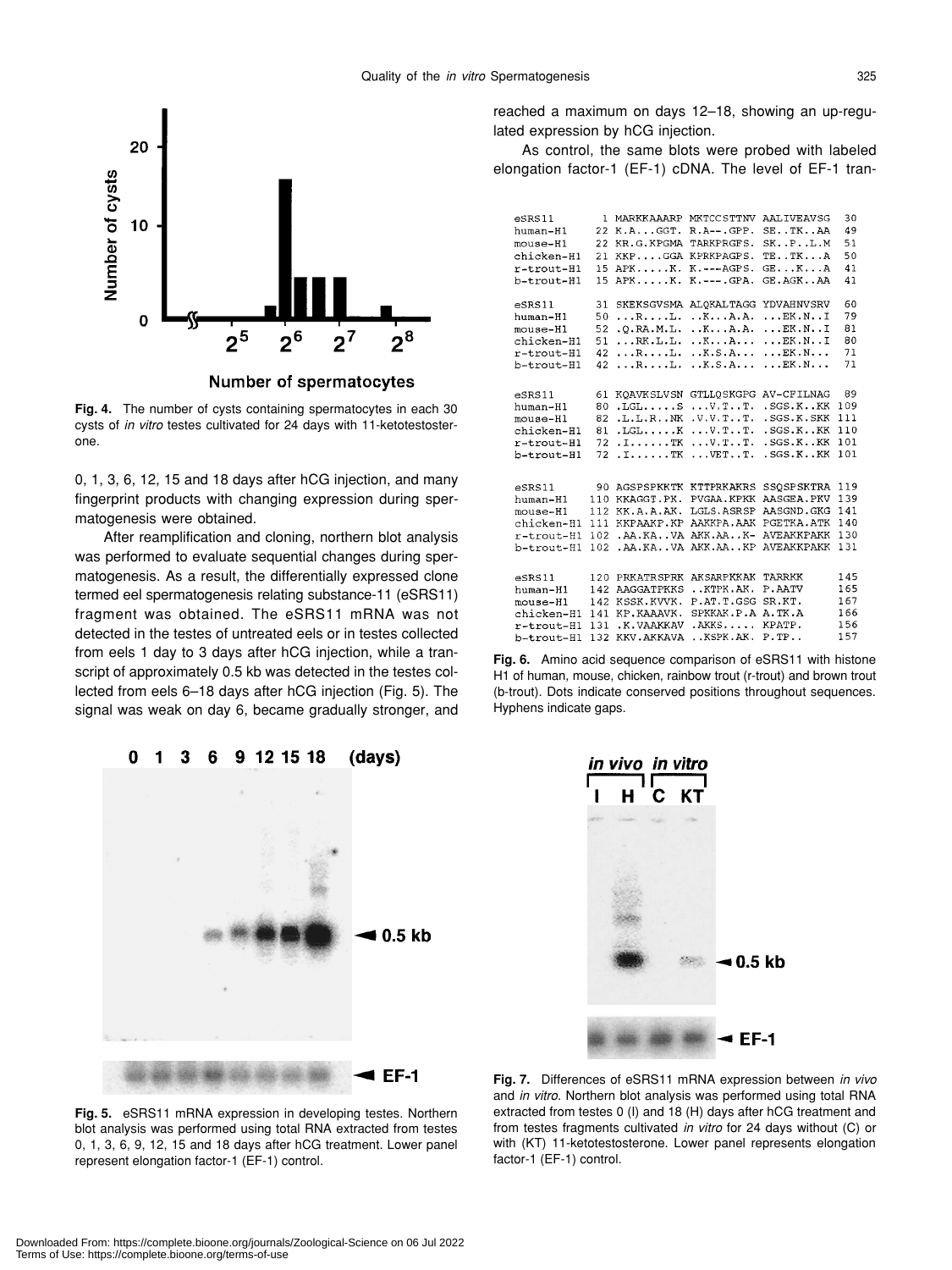scripts was constant in every lanes, confirming that the observed changes in eSRS11 mRNA expression were not artificial.

# **Screening and nucleotide sequence**

Using eSRS11 cDNA as a probe, the cDNA library of the testes of eel 18 days postinjection was screened and 30 positive clones were obtained. The longest cDNA clone was chosen and sequenced. A complete nucleotide sequence and a deduced amino acid sequence of the 497-bp of eSRS11 cDNA insert are presented (DDBJ/EMBL/Gene Bank accession number: AB073744). The sequence contained a long open reading frame of 335 bp nucleotide encoding 145 amino acids and showed high similarity to histone H1 (Fig. 6). At the amino acid level, eSRS11 was 49% homologous to the histone H1 of rainbow trout (Mezquita *et al*.,1985), 46% to that of brown trout (Mcleod *et al*.,1977) , 46% to that of chicken (Sugarman *et al*.,1983), 43% to that of mouse (Cheng *et al*.,1989; Yang *et al*.,1987) and 46% to that of human (Eick *et al*.,1989; Ohe *et al*.,1989). Furthermore, in this nucleotide sequence, the polyadenylation signal was not recognized. Therefore, it was concluded that eSRS11 encoded the substance which resembled histone H1.

# **Comparison of the expression of eSRS11 between** *in vivo* **and** *in vitro*

Northern blot analysis was performed to compare the *in vivo* and *in vitro* spermatogenesis, based on the expression of eSRS11. The eSRS11 mRNA was not detected in the



**Fig. 8.** Cellular localization of eSRS11 mRNA in testes collected from eels after 18 days of hCG injection (A, B, C) and testes cultured with 11-ketotestosterone for 24days (D, E, F). *In situ* hybridization was performed using digoxigenin-labeled anti-sense (B, E) and sense (C, F) probes. Panel A and D show testicular serial sections stained with hematoxylin and eosin. Bar, 50  $\mu$ m.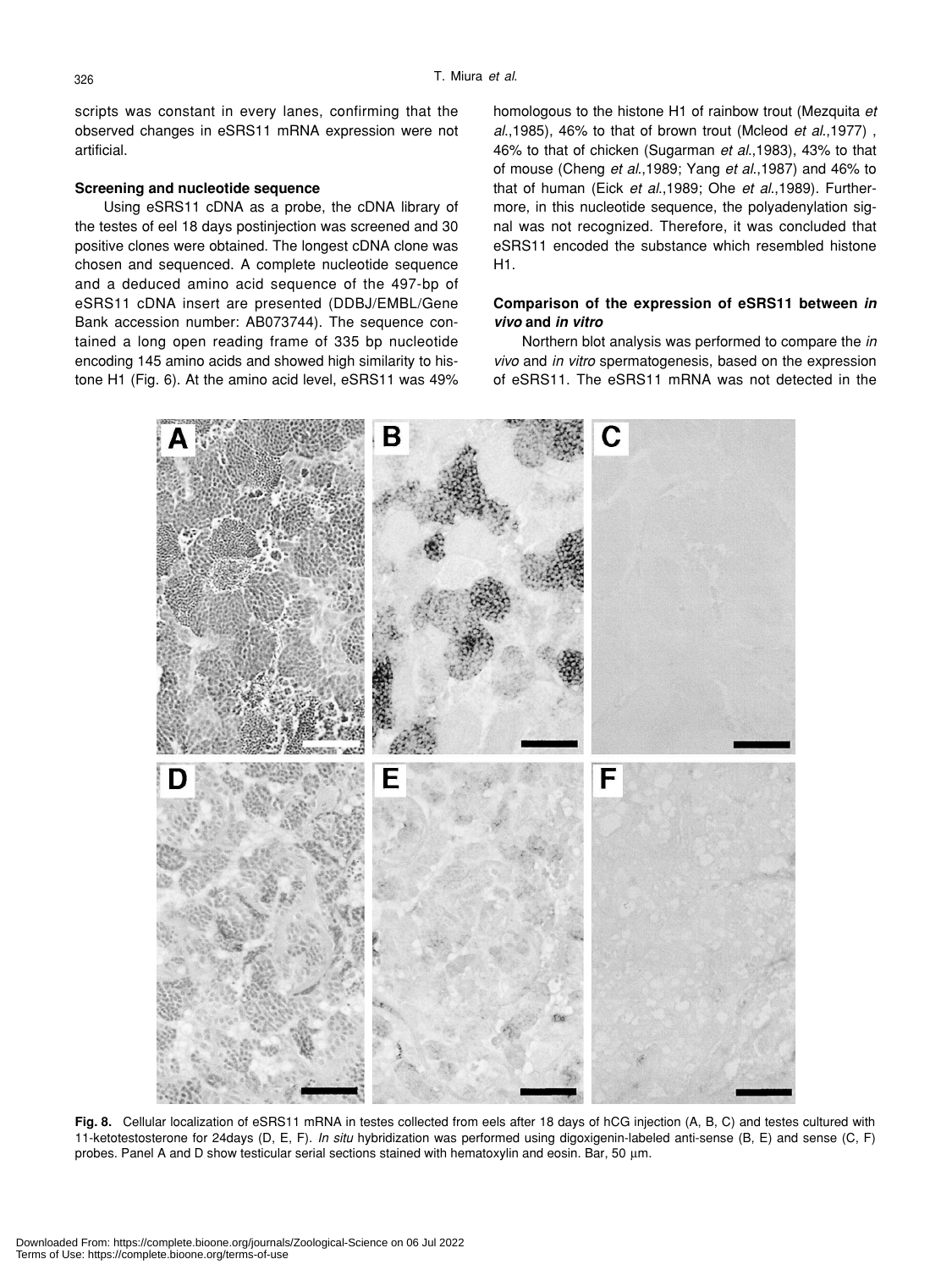testes of initial fish or in testes fragments cultured without 11-KT for 24 days (control). A signal of the same size as *in vivo* (0.5 kb) was detected in the testes collected from eels 18 days after hCG injection. The same signal was also detected in the *in vitro* testes cultured with 11-KT for 24 days, however, the expression was much weaker than that of *in vivo* (Fig. 7).

As control, the same blots were probed with labeled elongation factor-1 (EF-1) cDNA. The level of EF-1 transcripts was constant in every lanes, confirming that the observed changes ineSRS11 mRNA expression were not artificial.

# *in situ* **hybridization**

To determine the location of the expression of eSRS11, testes collected from eels after 18 days of hCG injection and testes cultured with 11-KT for 24 days, including all stages of spermatogenesis, were fixed, sectioned and hybridized with sense and anti-sense DIG-labeled RNA probes specific to eSRS11 (Fig.8). Anti-sense probes of eSRS11 were detected in late type B spermatogonia and spermatocytes both *in vivo* and *in vitro*. The expression of *in vitro* samples, however, was weaker than that of *in vivo*.

The number of late type B spermatogonia with eSRS11 signals was counted in the testes of *in vivo* and *in vitro*. In the *in vivo* testes, the number of late type B spermatogonia ranged from  $2^6$  to  $2^9$ . Strong eSRS11 signals were observed in late type B spermatogonia at the 9 mitotic divisions and spermatocytes. The signal was neither detectable in the cysts with less than 2<sup>5</sup> spermatogonia, i.e., type A and early type B spermatogonia nor in other testicular cell types including spermatids and spermatozoa and somatic cells. On the other hand, in the *in vitro* testes, late type B spermatogonia were only observed at the 5th mitotic division. The eSRS11 signals were detected in late type B spermatogonia and spermatocytes. The signal was neither detectable in cysts with less than  $2^4$  spermatogonia nor in other testicular cell types including spermatids and spermatozoa and somatic cells. Sense probe for negative control did not hybridized in any cells.

# **DISCUSSION**

In agreement with previous studies (Miura *et al*., 1991b; 1991c), 11-KT was successful in producing spermatozoa in Japanese eel testicular fragments cultured *in vitro*. Spermatogenesis induced *in vitro* by 11-KT included all stages of spermatogenesis, i.e., proliferation of spermatogonia, meiosis and spermiogenesis. These results indicate that spermatogenesis of the Japanese eel can be induced by 11-KT.

In this study, the flow-cytometric histogram of the *in vitro* culture showed 1C peak including haploid cells, i.e., meiosis and the reduction of DNA progressed normally in the testes cultured *in vitro*. This study is the first report showing that meiosis progressed normally morphologically and qualitatively, in the testes cultivated with 11-KT.

However, spermatogenesis of the *in vitro* experiment had several differences in comparison with the *in vivo*. Firstly, in the testes of *in vitro* with advanced spermatogenesis, characteristic structures of lobular type were not observed. In teleosts, two types of testes have been identified: 1) the tubular type; and 2) the lobular type (Grier, 1981). In the tubular type, spermatocytes develop and move internally through the testis as they advance through spermatogenesis to release spermatozoa in the efferent ductulus. In the lobular type, spermatogonia are present along the wall of the tubule which has a patent lumen and the cysts are in contact with the basement membrane only on one side (Loir *et al*., 1995). At the time of spermiation, the cysts burst to release spermatozoa into the lumen. The testes of most species of teleosts belong to the lobular type. It is known that the testes of Japanese eel belong to the lobular type (Miura *et al*., 1991a). In the testes of *in vitro*, however, the lobular structure was not formed. As a result, spermatozoa were not released into the lumen, and remained in the cysts.

Secondly, in the *in vitro* culture, the number of mitotic divisions of spermatogonia before entry into meiosis is smaller than that of *in vivo*. Generally, spermatogonia enter meiosis after a fixed number of mitotic divisions (Courot *et al.*, 1970). In teleosts, the number of mitotic divisions has been described in several species and was found to be 8 in the medaka (*Oryzias latipes*), 6 in Sakhalin taimen (*Hucho perryi*), 8 in masu salmon (*Oncorhynchus masou*), 8 in goldfish (*Carassius auratus*) (Ando *et al*., 2000), 14 in the guppy *Poecilia reticulata* (Billard, 1986) and 5 to 6 in the zebrafish *Danio rerio* (Ewing, 1972). In Japanese eel, it was also reported that the number of mitotic divisions was found to be 10 (Miura *et al*., 1991a). However, it was estimated by the observation of light microscopy that the size of cysts including spermatogonia of *in vitro* was smaller than that of *in vivo*. Furthermore, the number of spermatocytes in 30 cysts was counted. As a result, it was clear that most cysts of spermatocytes of *in vitro* had 2<sup>6</sup> cells. Since the number of spermatocytes was concentrated at  $2<sup>n</sup>$  and that germ cells in one cyst were at the same stage of development in the cell cycle, indicated that spermatogonia divided synchronously. These results show that spermatogonia in the *in vitro* culture system entered meiosis after 6 divisions.

Thirdly, the shape of spermatozoa of *in vitro* was different when compared to that of *in vivo*. From electron microscopy observations, spermatozoa of *in vivo* had crescent-shaped nuclei, becoming more round posteriorly with one mitochondrion located at the anterior end and flagella with a 9+0 axonemal structure located at the caudal end of the base of the nuclei (Todd, 1976; Miura *et al*., 1991a; Gwo *et al.*, 1992). Nevertheless the spermatozoa of *in vitro* also had crescent-shaped nuclei and flagella with a 9+0 axonemal structure located at the caudal end of the base of the nuclei, the elongation of the sperm head was insufficient and the mitochondrion was not always located at the anterior end.

As mentioned above, there were several morphological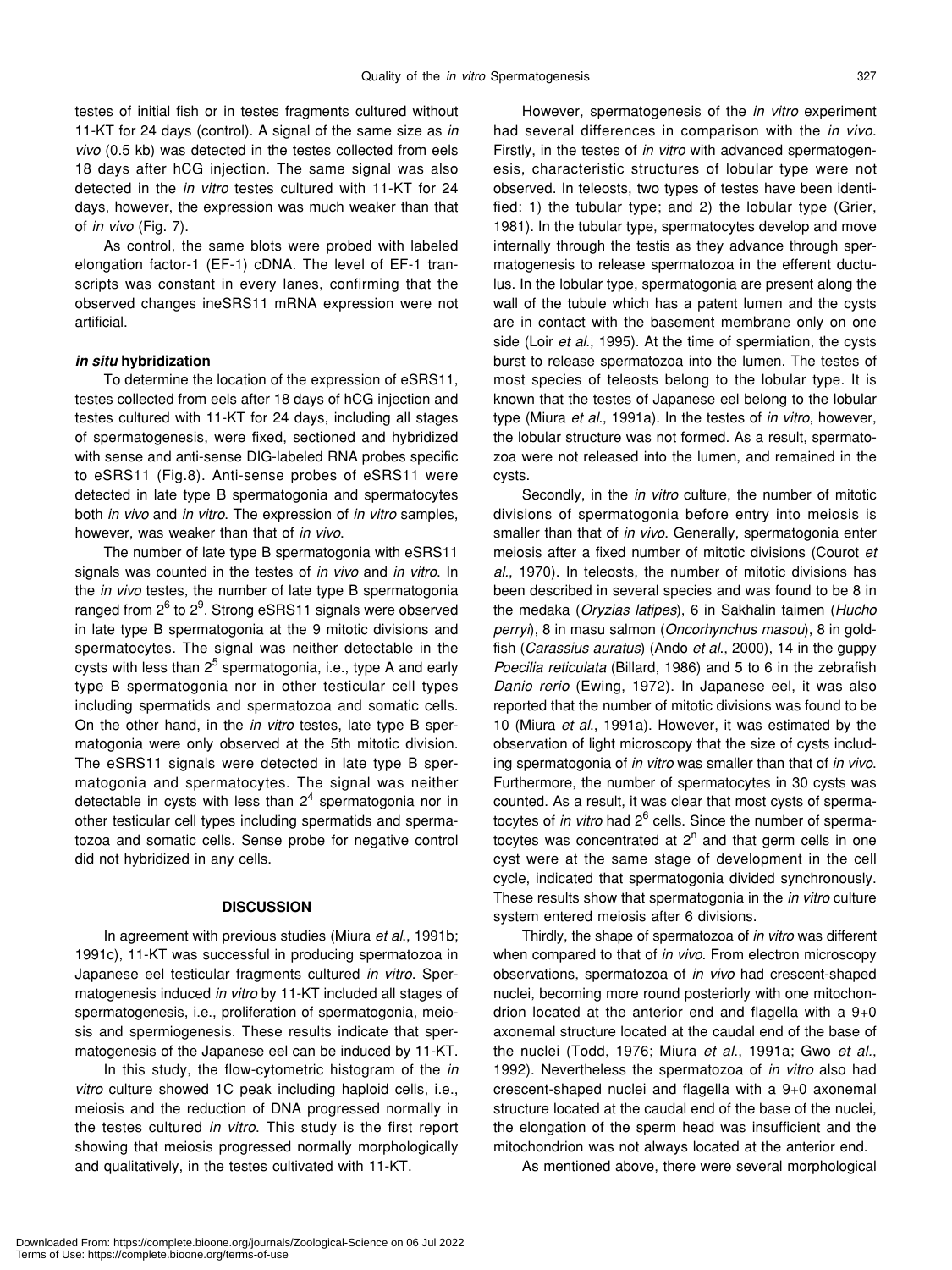differences between the *in vivo* and *in vitro* spermatogenetic cycle. Therefore, in the next step, comparison between spermatogenesis of *in vitro* and *in vivo* was attempted at the molecular level. Attention focused on the eSRS11 gene, since it displayed changing expression during spermatogenesis. The expression is up-regulated by hCG, i.e., the signal appeared on day 6, became gradually stronger, and reached a maximum on days 12–18 after hCG treatment. And eSRS11 encodes the substance which resembles histone H1. The expression of eSRS11 was compared between *in vivo* and *in vitro* using northern blot analysis and *in situ* hybridization.

Northern blot analysis showed that eSRS11 expression of *in vitro* was much weaker than that of *in vivo*. In order to detect the localization of eSRS11 expression, *in situ* hybridization was performed. As a result, eSRS11 was expressed in  $2^6$  to  $2^9$  late type B spermatogonia and spermatocytes in the testes of *in vivo*. Especially, strong expression was detected in 2<sup>9</sup> late type B spermatogonia and spermatocytes. Whereas, in the *in vitro* testes, the signal was observed in 2<sup>5</sup> spermatogonia and spermatocytes. The signal was much weaker than that of *in vivo*. These results suggested that the expression of eSRS11 was related to the number of mitotic divisions. The eSRS11 encoded some substance with similarity to histone H1. Histone H1 is necessary for the condensation of nucleosome chains into higher order structures (Doenecke and Drabent, 1995). These results indicated that eSRS11 might affect the structure of sperm nuclei. Furthermore, this implied that the number of mitotic divisions of spermatogonia might be related to the structure of the sperm nuclei.

Using northern blot analysis and *in situ* hybridization, it was clear that eSRS11 is less expressed *in vitro* than *in vivo*. However, it is reported that activin B, the substance that induces mitotic division, is expressed in the *in vitro* testes, at the same levels as *in vivo* (Miura *et al*., 1995a,b). These results allude to the presence of other substances than 11-KT involved in the regulation of eSRS11 expression. The detection of these substances is important to better analyze the control mechanisms of spermatogenesis.

From the results mentioned above, this study showed that spermatogenesis of *in vitro* differed from that of *in vivo*, not only at the morphological level, but also at the molecular level. These observations of the *in vitro* spermatogenesis indicate that spermiogenesis is subject to some mechanism regulated by some factor except 11-KT. However, spermatocytes of medaka *Oryzias latipes* cultured *in vitro* without any hormones divided and progressed to fertile spermatozoa (Saiki *et al*., 1997). This suggested that spermiogenesis did not necessarily require factors to induce this process. Spermiogenesis is the process where the shapes of germ cells change drastically, and the mechanisms controlling this process are very interesting to analyze.

This study also showed that meiosis, the reduction of DNA, could be induced perfectly by only 11-KT. However, structures of testes of lobular type, number of mitotic divisions of spermatogonia and spermiogenesis could appear to require other substances than 11-KT. Therefore, some substances or factors except 11-KT are needed to induce the complete spermatogenesis. Morphological observations obtained from the testes cultured with hCG are the same as the results obtained from the *in vitro* experiment with 11-KT (Miura *et al*., 1991b). Therefore, hCG does not seem to be the substance required for the induction of complete spermatogenesis *in vitro*. In the future, in order to use this *in vitro* culture system to obtain fertile sperm, substances or factors which are absent from this *in vitro* culture must be detected and analyzed.

# **ACKNOWLEDGMENTS**

This work was supported by grant-in-aid from the Ministry of Agriculture, Forestry and Fisheries of Japan (BDP-01-IV-2-7), and from The Japan Society for the promotion of Science. We thank Dr. M. R. Nader from the University of Balamand, for his critical reading of the manuscript.

#### **REFERENCES**

- Ando N, Miura T, Nader MR, Miura C, Yamauchi K (2000) A method for estimating the number of mitotic divisions in fish testes. Fisheries Sci 66: 299–303
- Block AL, Bauer KD, Williams TJ, Seidenfeld T (1987) Experimental parameter and biological standard for acridine orange detection of drug- induced alterations in chromatin condensation. Cytometry 8: 163–169
- Billard R (1986) Spermatogenesis and spermatology of some teleost fish species. Reprod Nutr Dev 26: 877–920
- Billard R, Fostier A, Weil C, Breton B (1982) Endocrine control of spermatogenesis in teleost fish. Can J Fish Aquat Sci 39: 65– 79
- Callard I, Callard G, Lance V, Bolaffi J, Rosset J (1978) Testicular regulation in nonmammalian vertebrates. Biol Reprod 18: 16– 43
- Cheng G, Nandi A, Clerk S, Skoultchi AI (1989) Different 3'-end processing produces two independently regulated mRNAs from a single H1 histone gene. Proc Natl Acad Sci USA 86: 7002– 7006
- Cooke HJ, Hargreave T, Elliott DJ (1998) Understanding the genes involved in spermatogenesis: a progress report. Fertil Steril 69: 989–995
- Courot M, Reviers M-TH, Ortavant R (1970) Spermatogenesis. In "The testis Vol.1" Ed by AD Johnson, Academic Press, New York, pp 339–432
- Doenecke D, Drabent B (1995) Histone gene expression during mammalian spermatogenesis: Structural and functional aspects. In "Advances in Spermatozoal Phylogeny and Taxonomy" Ed by BGM Jamieson, J Ausio, J-L Justine, Memories du Museum natural d'Histoire naturelle, Paris, pp. 525–535
- Eick S, Nicolai M, Mumberg D, Doenecke D (1989) Human H1 histones: conserved and varied sequence elements in two H1 subtype genes. Euro J Cell Biol 49: 110–115
- Ewing H (1972) Spermatogenesis in zebrafish *Brachydanio rerio* (Hamilton-Buchanan). Anat Rec 172: 308
- Fostier A, LeGac F, Loir M (1994) Facteurs de croissance de type insulinique et regulation gonadique chez les poissons. Contracept Fertil Sex 22: 548–550
- Giordano G, Monte PD, Minuto, F (1991) Growth factors and testis. J Endocrinol Invest 15: 67–75